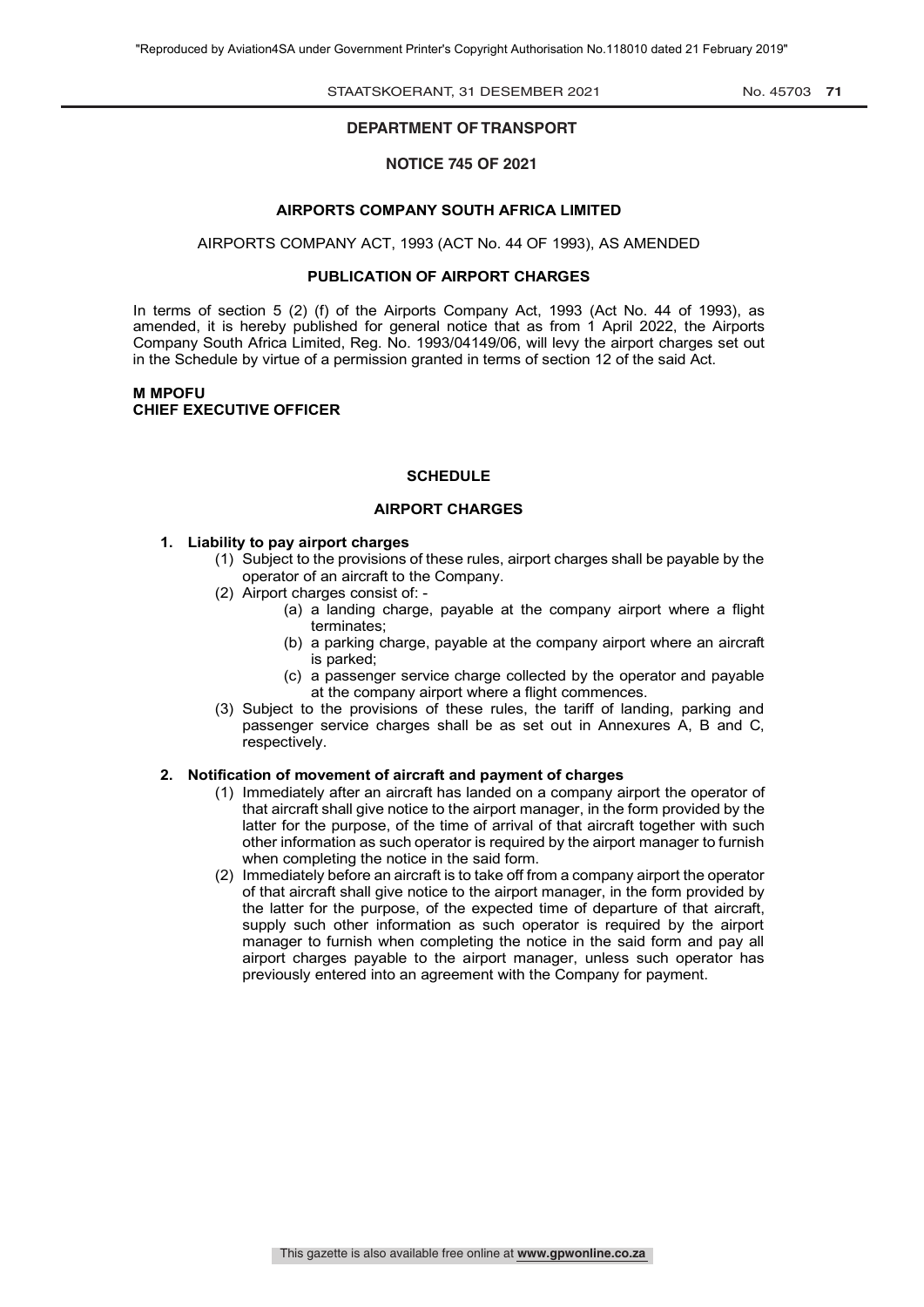- (3) The aircraft operator who has in terms of sub rules (1) and (2), given notice to the airport manager of the arrival or expected departure of that aircraft, shall, as soon as such operator becomes aware of any variation in the information furnished by him in the said notice advise the airport manager of such variation.
- (4) The operator shall pay the appropriate charges for the landing, taking-off and parking of an aircraft, as set out in the schedules of charges. The operator shall also pay for any supplies, services or facilities provided to him or to the aircraft at the airport by or on behalf of the Company at the charges determined by the Company. All charges referred to in this paragraph shall accrue on a daily basis and shall become due on the day they were incurred and shall be payable to the Company on demand and in any event before the aircraft departs from the airport unless otherwise agreed to by the Company (which agreement may be withdrawn at any time at the sole discretion of the Company) or unless otherwise provided for in terms for payment included in the invoice for such charges.
- (5) Payment shall be made without deductions (including taxes or charges). If the applicable law requires any tax or charge to be deducted before payment the amount shall be increased so that the payment made will equal the amount due to the Company as if no such tax or charge had been imposed.
- (6) All sums due which are not paid on the due date shall bear interest from day to day at prime overdraft rate from the date when such sums were due until date of payment (both dates inclusive).
- (7) Where an aircraft operator has not used the airport in the previous 12 months (as calculated from the date that the operator proposes to commence operations), the airport manager will, require a deposit to be lodged with the Company before any flights by that operator commence. Any such deposit shall be paid to the Company and shall be in such a sum as the airport manager shall consider to be equivalent to the anticipated charges that the aircraft operator shall incur (based on the anticipated frequency and type of aircraft used and type of flight planned) for 3 months by that operator. Such deposit or the balance then remaining shall be refunded to the operator when the operator ceases to operate any flights from the airport subject to the right of the Company (which is hereby reserved) to set off against any such deposit any appropriate charges that have not been settled in accordance with the above provisions.
- (8) The operator shall not without the express written consent of the Company be entitled in respect of any claim he/she may have against the Company or otherwise to make any set off against or deduction from the charges provided for in this notice. He/she must pay such charges in full pending resolution of any claim.
- (9) Any queries relating to invoices should be logged with the credit control department at the relevant airport in writing within sixty days of the invoice date. Contact numbers are shown on all invoices and statements.

## **3. Data**

- (1) The operator or its designated agent shall furnish on demand, in such form as the Company may from time to time determine:
	- **a.** Information relating to the movements of its aircraft or aircraft handled by the agent at the airport of the Company within 24 hours of each of these movements. This will include information about the total number of passengers per category, embarked and disembarked at the airport, total freight and mail carried in kilograms, IATA/ICAO prefix and local airport SITA address of the operator who is to be invoiced.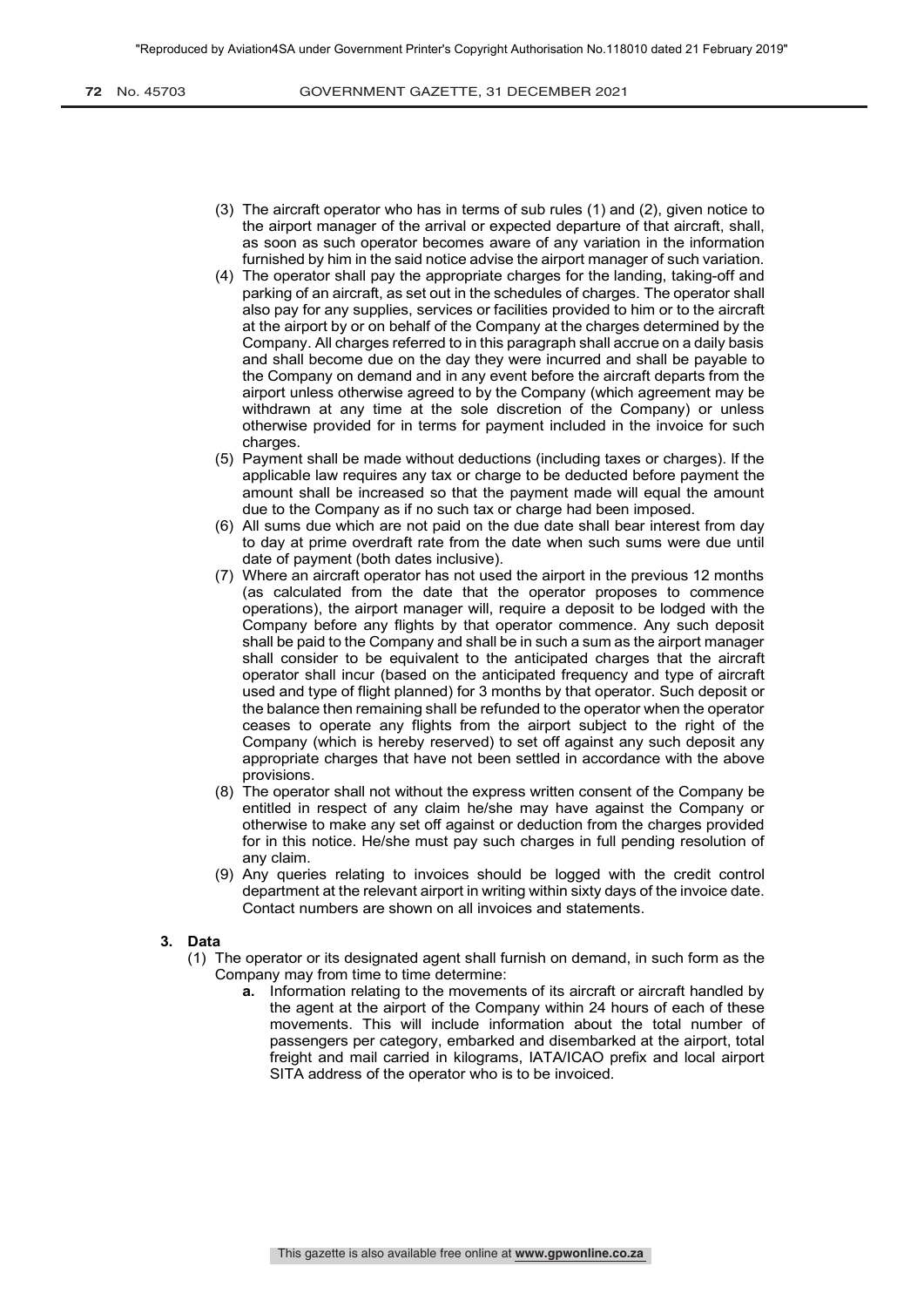- **b.** Details of the maximum design take-off weight in respect of each aircraft owned or operated by the operator.
- **c.** Any changes in the maximum design take-off weight of each aircraft owned or operated by the operator.
- (2) The operator or its designated agent shall also provide to the Company details of all aircraft operators by timely transmission of complete and accurate operational data preferably by automatic electronic means using (and conforming to) IATA messaging and communications standards.
- (3) The required operational data includes:
	- **a.** aircraft registration (including aircraft substitutions)
	- **b.** variation to schedule (including flight number, aircraft type, route and scheduled time of operation)
	- **c.** estimated times of operation
	- **d.** actual times on and off stand
	- **e.** stand departure delays greater than 15 minutes
- (4) The Company may request in writing, within 60 days, copies of aircraft load sheets to enable verification of all details with respect to the passengers carried on any or all flights departing from that airport during a specified period and extracts from aircraft flight manuals to enable verification of aircraft weight. The operator shall, following a request in writing made by the Company, supply it with the original copies of such documents.
- (5) The operator shall inform the Company of details regarding the configuration of their aircraft and to notify the Company when any changes to these configurations occur.
- (6) Where the operator, or its handling agent, fails to provide the information required in paragraph 3(1) within the period stipulated herein, the Company shall be entitled to assess, at its sole discretion the charges payable hereunder by the operator by reference to the maximum take-off weight and the maximum passenger capacity of the aircraft type.

## **4. Landing Charges**

- (1) The landing charges set out in paragraph 2 of Annexure A shall only apply to an aircraft engaged in a flight which commenced at an airport within one of the States or territories mentioned in that paragraph and: -
	- (a) where the operator of such aircraft has the right, granted by the South African aeronautical authority, to take on passengers, cargo or mail at the said airport of departure and to discharge those passengers or at that cargo or mail at the company airport where the flight terminated; or
	- (b) where, notwithstanding the provisions of sub rule (2), the flight immediately preceding such flight commenced at an airport within the Republic, irrespective of whether or not the right referred to in subparagraph (a) has been granted to the operator of such aircraft.
- (2) If an aircraft is engaged in a flight between an airport within one of the States or territories mentioned in paragraph 2 of Annexure A and a company airport, and the operator of that aircraft does not have the right referred to in sub rule (1), then the previous airport from where such aircraft took off and where such right has been granted to such operator, shall be deemed to be the airport of departure for the purpose of calculating the appropriate landing charge when landing at that company airport.
- (3) A landing charge in respect of a helicopter shall be 20 per cent of the appropriate landing charge prescribed and set out in Annexure A, for an aircraft of equal maximum certificated mass.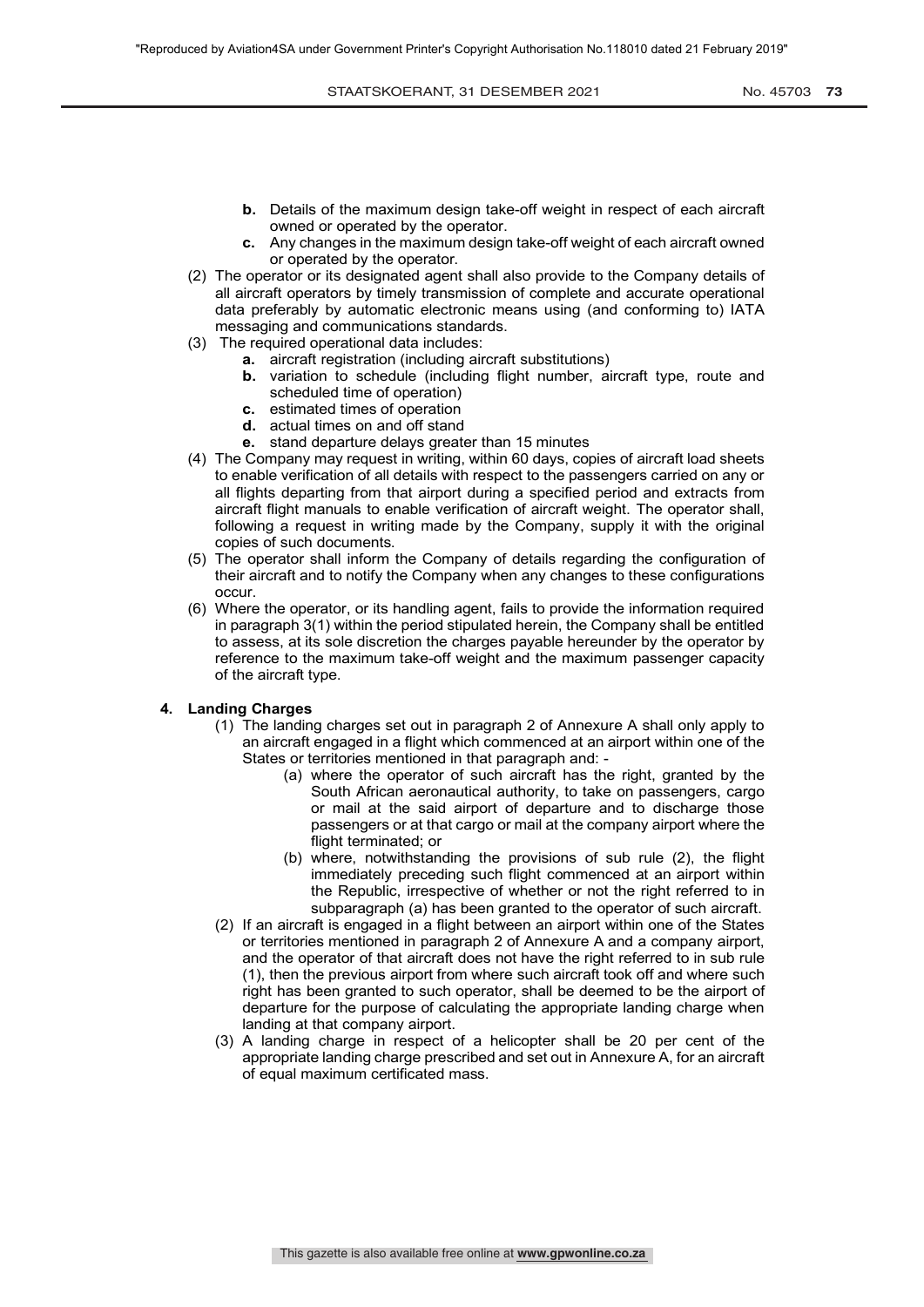- (4) When a landing is carried out solely for the purpose of aircrew training, the landing charge shall be 20 per cent of the appropriate charge set out in Annexure A.
- (5) When a landing is carried out solely for the purpose of military training, the landing charge shall be 10 per cent of the appropriate charge set out in Annexure A.

### **5. Parking charges**

- (1) A parking charge shall be payable after an aircraft has been parked at a company airport for a period exceeding four hours: Provided that the parking charge payable shall be doubled if such aircraft has been parked at any company airport at a parking bay where a passenger loading bridge is in operation.
- (2) A parking charge shall be calculated for any period of 24 hours or any part thereof from 4 hours for which an aircraft has been parked.

### **6. Passenger service charges**

- (1) The passenger service charge collected and payable by the operator shall be calculated on the basis of the number of embarking passengers on an aircraft and the appropriate tariff applicable to each passenger as set out in Annexure C.
- (2) The following passengers shall not be regarded as embarking passengers:
	- (a) a passenger who does not disembark from an aircraft after such an aircraft has landed at a company airport and who remains on board that aircraft until such aircraft takes off from that company airport; or
	- (b) a passenger who is not older than two years of age.

#### **7. General rules**

- (1) Airport charges shall be payable in respect of South African and foreign state aircraft unless other provision has been made by means of an agreement with the Company.
- (2) No airport charge shall be payable in respect of:
	- (a) an aircraft engaged in any flight for the calibration of any air navigation infrastructure;
	- (b) an aircraft engaged in search and rescue operations; and
	- (c) an aircraft engaged in a test flight, when such flight is required by the Commissioner for Civil Aviation in terms of the regulations made under the Aviation Act, 1962 (ACT No. 74 of 1962), for the purpose of issuing or rendering effective a certificate of airworthiness or after any major modification to an aircraft.

## **8. Interpretation**

For the purposes of these rules, unless the context otherwise indicates: -

- (a) "aircraft" means an aircraft as defined in section 1 of Aviation Act, 1962;
- (b) "air navigation infrastructure" means air navigation infrastructure as defined in section 1 of the Air Traffic and Navigation Services Company Act, 1993 (Act No. 45 of 1993);
- (c) "airport" means an airport as defined in section 1 of the Aviation Act, 1962, and includes a company airport;
- (d) "airport charge" means a landing charge, a parking charge and a passenger service charge;
- (e) "airport manager" means a person designated by the Company for the purpose of these rules;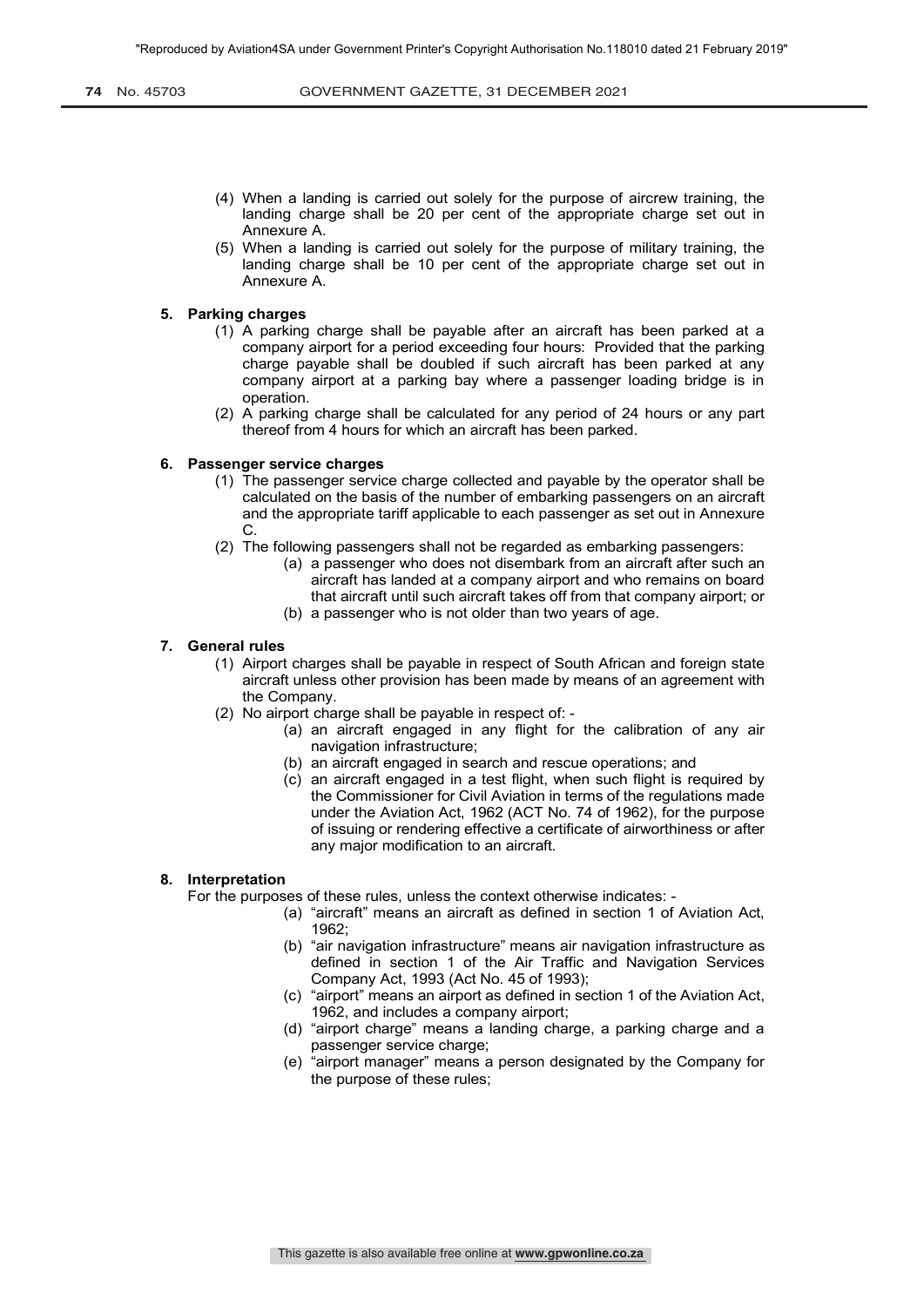- (f) "Company" means the Airports Company South Africa Limited.
- (g) "company airport" means a company airport as defined in section 1 of the Airports Company Act, 1993 (Act No. 44 of 1993);
- (h) "crew member" means a person assigned by an operator to do duty on an aircraft during flight time;
- (i) "flight" means a flight as defined in regulation 1.3 of the Air Navigation Regulations, 1976, as amended;
- (j) "helicopter" means a helicopter as defined in regulation 1.3 of the Air Navigation Regulations, 1976, as amended;
- (k) "international flight" means a flight which commences or terminates at an airport outside the Republic;
- (l) "maximum certificated mass" means a maximum certificated mass as defined in regulation 1.3 of the Air Navigation Regulations, 1976, as amended;
- (m) "operator", in relation to an aircraft, means:
	- 1. a licensee as defined in section 1 of the Air Services Licensing Act, 1990 (Act No. 115 of 1990), or an air carrier as defined in section 1 of the International Air Services Act, 1949 (Act No. 51 of 1949);
	- 2. any airline of another State which operates a scheduled international air transport service in terms of a bilateral agreement as contemplated in section 2 (2) (a) of the International Air Services Act, 1949; or any person who uses an aircraft under an authorisation by the Commissioner for Civil Aviation as contemplated in section 2 (2A) of the said Act;
	- 3. the owner of such aircraft;
- (n) "owner", in relation to an aircraft, means the person in whose name such aircraft is registered and includes any person who is or has been acting as agent in the Republic for a foreign owner, or a person by whom such aircraft is hired at the time;
- (o) "passenger" means any person other than a crew member on board an aircraft in flight;
- (p) "state aircraft" means any state aircraft as contemplated in article 3 of the Convention of International Civil Aviation signed at Chicago on 7 December 1944.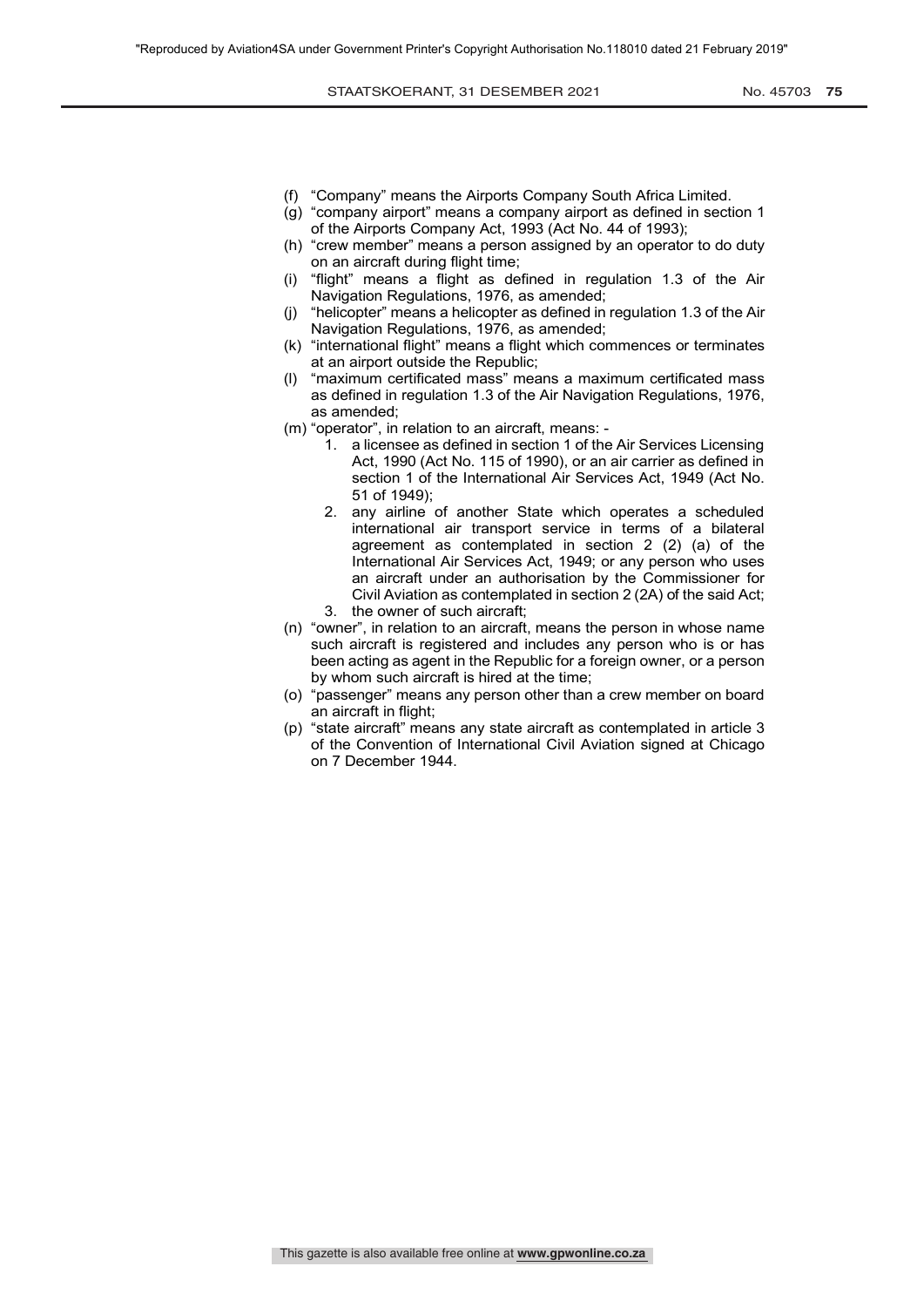**76** No. 45703 **GOVERNMENT GAZETTE, 31 DECEMBER 2021** 

## **AIRPORT CHARGES: LANDING CHARGES**

1. The landing charge in respect of an aircraft which lands at a company airport and which has been engaged in a flight where the airport of departure of the that aircraft was within the Republic:

|                                                               | Per single landing<br>VAT |           |
|---------------------------------------------------------------|---------------------------|-----------|
| Maximum Take-off Weight (MTOW) in kg                          |                           |           |
| of the aircraft up to and including:-                         | Exclusive                 | Inclusive |
|                                                               | R                         | R         |
|                                                               | 62.91                     | 72.35     |
|                                                               | 93.27                     | 107.26    |
|                                                               | 119.24                    | 137.13    |
| 2.000                                                         | 144.00                    | 165.60    |
|                                                               | 169.95                    | 195.44    |
|                                                               | 195.90                    | 225.29    |
|                                                               | 273.42                    | 314.43    |
|                                                               | 348.84                    | 401.17    |
|                                                               | 425.10                    | 488.87    |
|                                                               | 503.79                    | 579.35    |
|                                                               | 579.68                    | 666.64    |
|                                                               | 652.23                    | 750.07    |
|                                                               | 732.58                    | 842.47    |
| and thereafter, for every additional 2 000 kg or part thereof | 110.77                    | 127.38    |

2. The landing charge in respect of an aircraft which lands at a company airport and which has been engaged in a flight where the airport of departure of that aircraft was within Botswana, Lesotho, Namibia or Swaziland:

|                                                               | Per single landing |           |
|---------------------------------------------------------------|--------------------|-----------|
| Maximum Take-off Weight (MTOW) in kg                          | VAT                |           |
| of the aircraft up to and including:-                         | Exclusive          | Inclusive |
|                                                               | R                  | R         |
| 500                                                           | 70.93              | 81.57     |
|                                                               | 109.92             | 126.40    |
|                                                               | 155.32             | 178.62    |
|                                                               | 196.71             | 226.22    |
|                                                               | 238.91             | 274.74    |
|                                                               | 282.27             | 324.61    |
|                                                               | 384.50             | 442.18    |
|                                                               | 485.56             | 558.40    |
|                                                               | 585.73             | 673.59    |
|                                                               | 688.34             | 791.59    |
|                                                               | 788.10             | 906.32    |
|                                                               | 888.33             | 1021.58   |
|                                                               | 990.92             | 1139.56   |
| and thereafter, for every additional 2 000 kg or part thereof | 164.69             | 189.40    |

3. The landing charge in respect of an aircraft which lands at a company airport and which has been engaged in a flight where the airport of departure of that aircraft was within the State or territory other than those mentioned in paragraph 1 and 2: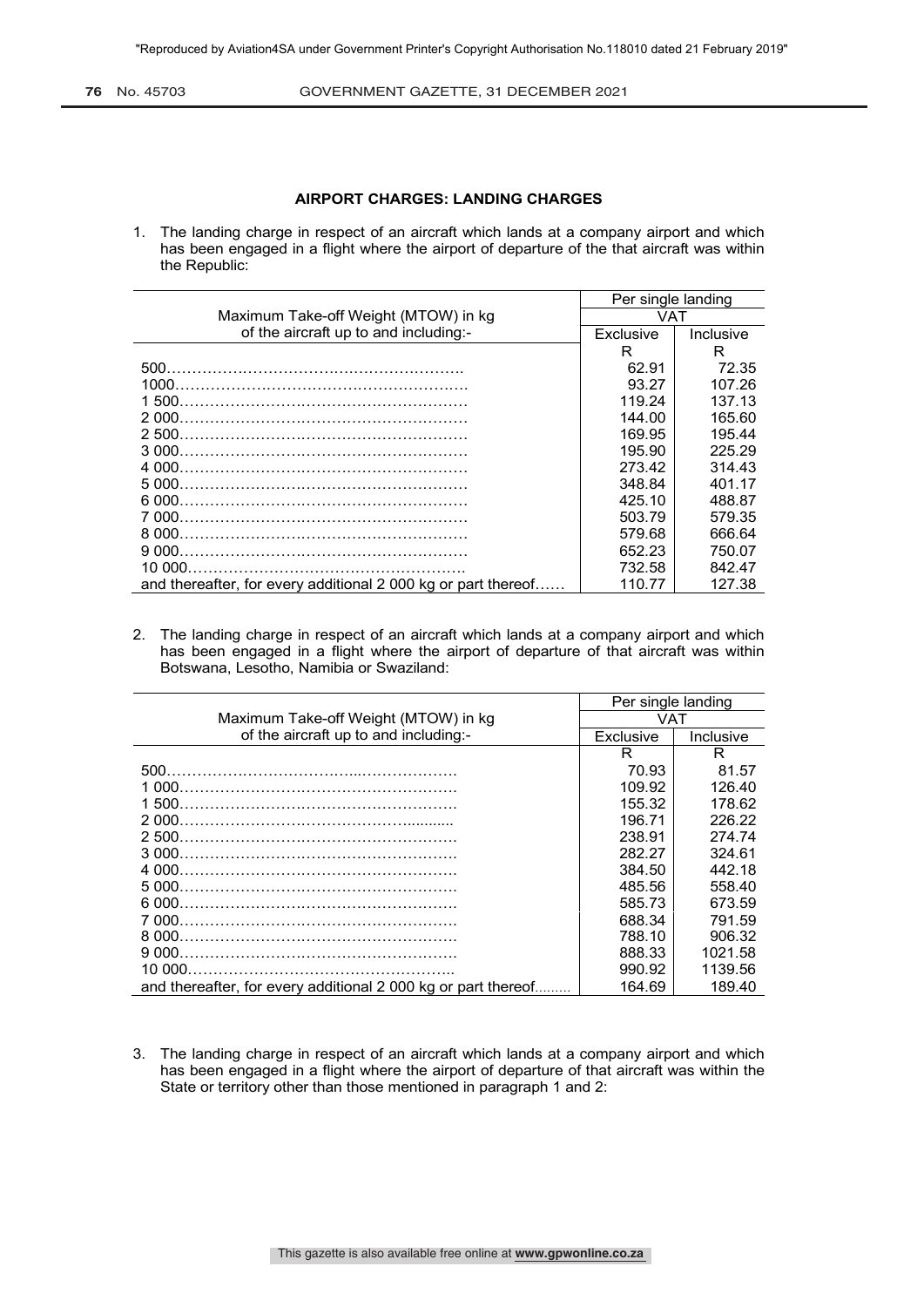STAATSKOERANT, 31 DESEMBER 2021 No. 45703 77

|                                                               | Per single landing |           |
|---------------------------------------------------------------|--------------------|-----------|
| Maximum Take-off Weight (MTOW) in kg                          | <b>VAT</b>         |           |
| of the aircraft up to and including:-                         | Exclusive          | Inclusive |
|                                                               | R.                 | R         |
|                                                               | 79.13              | 91.00     |
|                                                               | 126.95             | 145.99    |
|                                                               | 191.05             | 219.71    |
|                                                               | 248.63             | 285.93    |
|                                                               | 307.48             | 353.60    |
|                                                               | 367.87             | 423.06    |
|                                                               | 496.46             | 570.93    |
|                                                               | 621.83             | 715.11    |
|                                                               | 745.93             | 857.82    |
|                                                               | 872 11             | 1002.93   |
|                                                               | 995.78             | 1145.14   |
|                                                               | 1122.36            | 1290.72   |
|                                                               | 1249.31            | 1436.70   |
| and thereafter, for every additional 2 000 kg or part thereof | 218.59             | 251.38    |

# **ANNEXURE B**

## **AIRPORT CHARGES: PARKING CHARGES**

|                                                                  | Per 24 hours or part thereof |           |
|------------------------------------------------------------------|------------------------------|-----------|
| Maximum Take-off Weight (MTOW) in kg                             | <b>VAT</b>                   |           |
| of the aircraft up to and including: -                           | Exclusive                    | Inclusive |
|                                                                  | R.                           | R         |
|                                                                  | 47.57                        | 54.70     |
|                                                                  | 97.80                        | 112.48    |
|                                                                  | 139.26                       | 160.15    |
|                                                                  | 191.21                       | 219.89    |
|                                                                  | 281.53                       | 323.76    |
|                                                                  | 370.19                       | 425.72    |
|                                                                  | 466.65                       | 536.64    |
|                                                                  | 557.01                       | 640.56    |
|                                                                  | 736.85                       | 847.38    |
|                                                                  | 917.14                       | 1 0 54.71 |
|                                                                  | 1 099.58                     | 1 264.52  |
|                                                                  | 1 383.29                     | 1 590.78  |
|                                                                  | 1 669.24                     | 1 919.63  |
| 300 000.                                                         | 1 908.46                     | 2 194.73  |
|                                                                  | 2 403.71                     | 2 764.27  |
| And thereafter, for every additional 100 000<br>kq<br>part<br>or |                              |           |
| thereof $\dots$                                                  | 370.19                       | 425.72    |